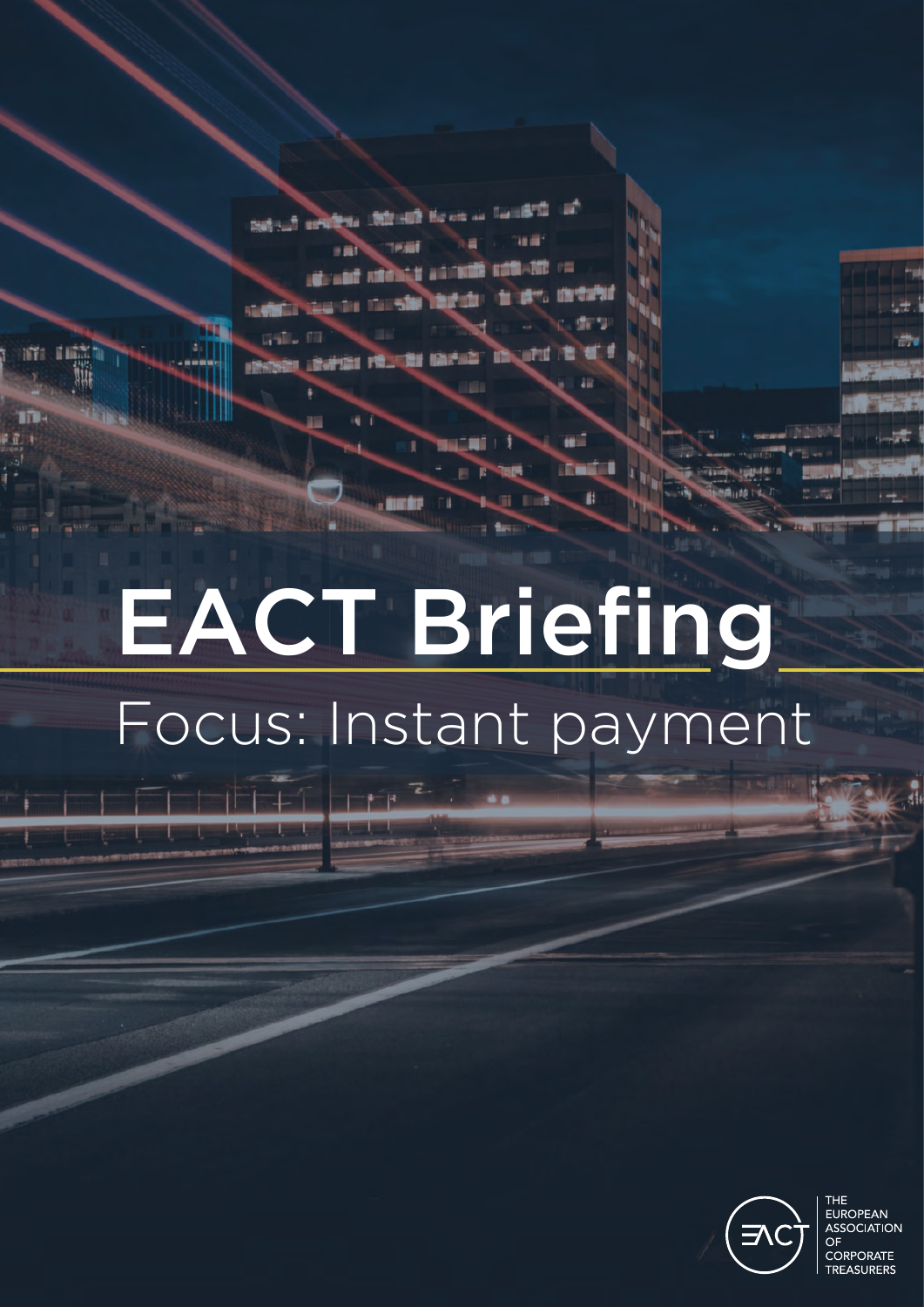### **DRIVERS FOR INSTANT PAYMENT**



**INSTANT PAYMENTS ARE MEANS TO GENERATE ADDED VALUE AND TO BETTER SERVE OUR BUSINESS OPERATIONS WHILE REDUCING RISKS AND EASING RECONCILIATIONS**

Karen Van den Driessche - Chairman of ATEB – Treasurer AVNET EUROPE Europe

**WE ALL DREAM ABOUT A JUST-IN-TIME SUPPLY CHAIN AND TO IMPROVE COLLECTION SPEED, PREDICTABILITY AND USE OF LIQUIDITY**

Sophie Depairon – Deputy Treasuer CLT-UFA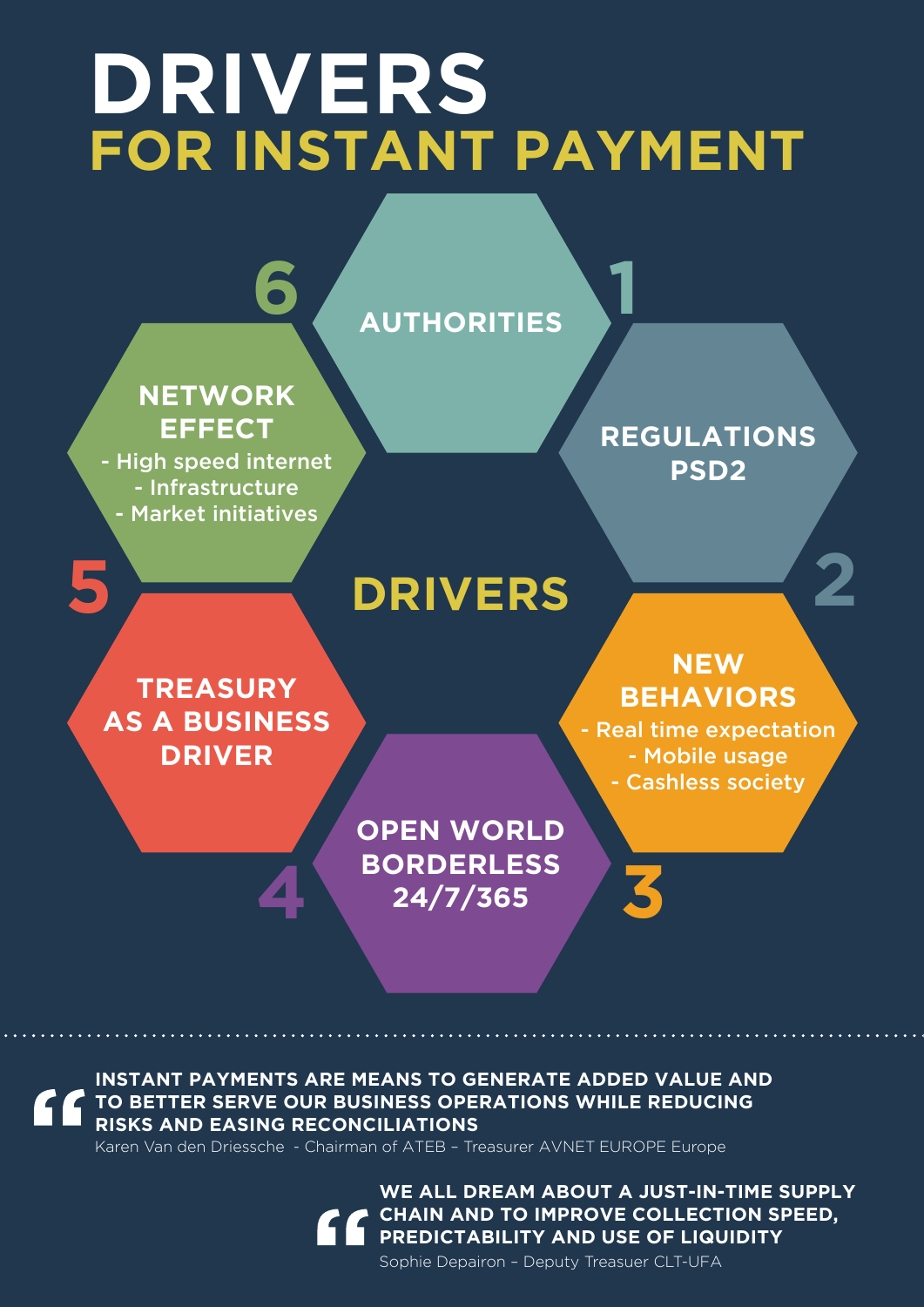**INTRODUC TION**



« Immediate payments created one of the biggest buzzes at 2018 SYBOS in Sydney. They are crucial in a world in which where treasurers must manage liquidity more efficiently and in real time and they are a way for European treasurers to create and optimise value. The current ecosystem and context are perfect: everything is in place to enable immediate payments to become a reality in Europe. Instant payment will provide corporate treasurers with a fantastic opportunity to better serve operations and businesses. Immediate liquidity management is becoming increasingly key and the velocity of liquidity is an area of major focus

for treasurers. Treasurers are keen to co-operate with their banks to find optimised solutions ».

> **Jean-Marc Servat,** Chairman EACT

« In a world in which cross-border payments (with SWIFT GPI) are on the horizon and in which new technologies and APIs (Application Programming Interfaces) are increasingly common, as treasurers and in collaboration with our bank partners, we have the opportunity to enhance business processes and to operate in a more real-time mode. We are entering a new era: the next generation of liquidity management. Of course, it is important for treasurers to work with significant volumes from retail activities; the introduction of payment at the point of sale is also interesting. The current cap may be an issue but should increase over time ».

> **François Masquelier,** Vice-Chairman EACT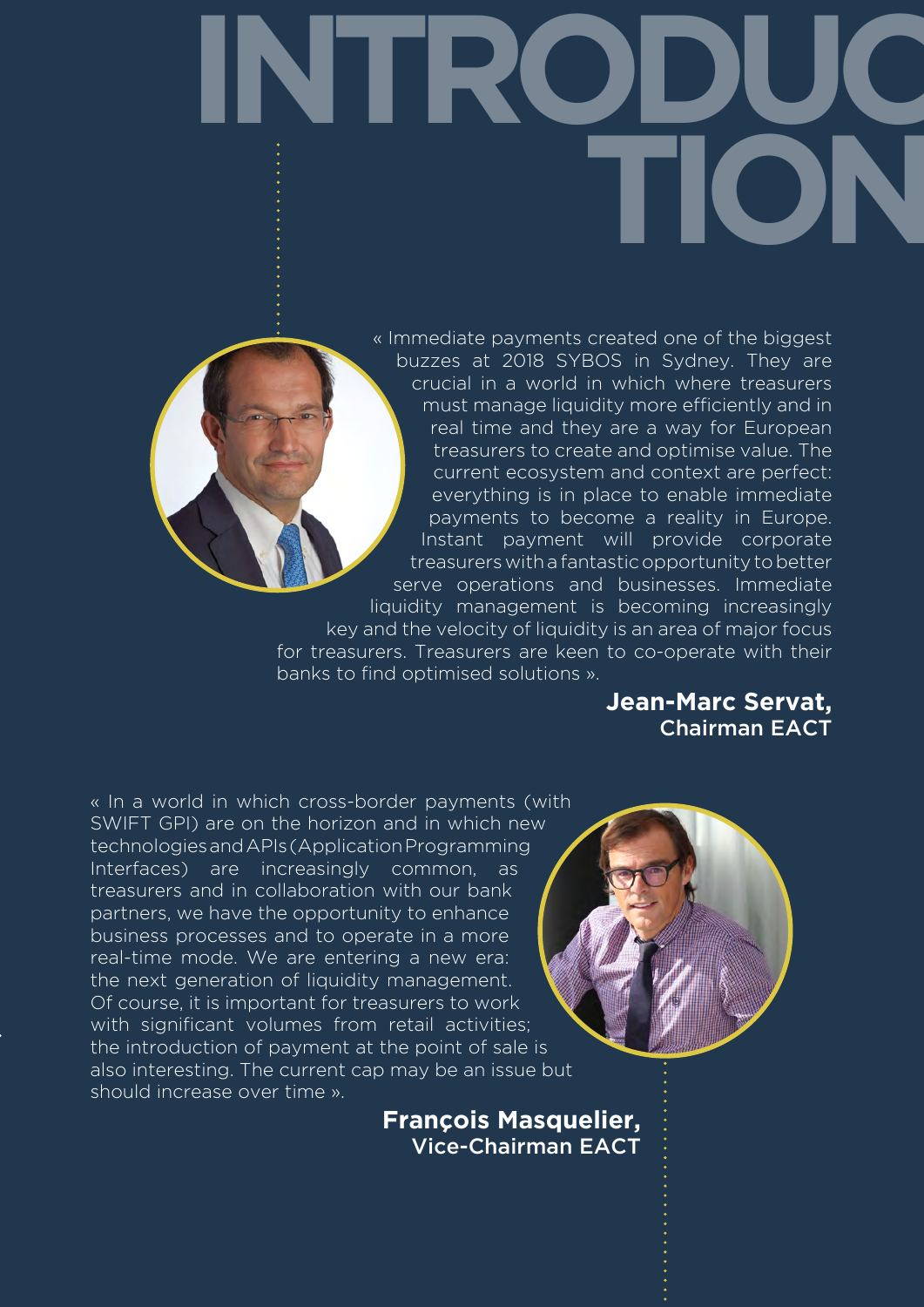# **INSTANT PAYMENTIN SHORT**

Instant payment, an innovative instrument launched in November 2017 by the European Commission currently has 2500+ participating banks. It provides corporate treasurers with both a business enabler and an opportunity to improve internal processes and gain efficiencies.

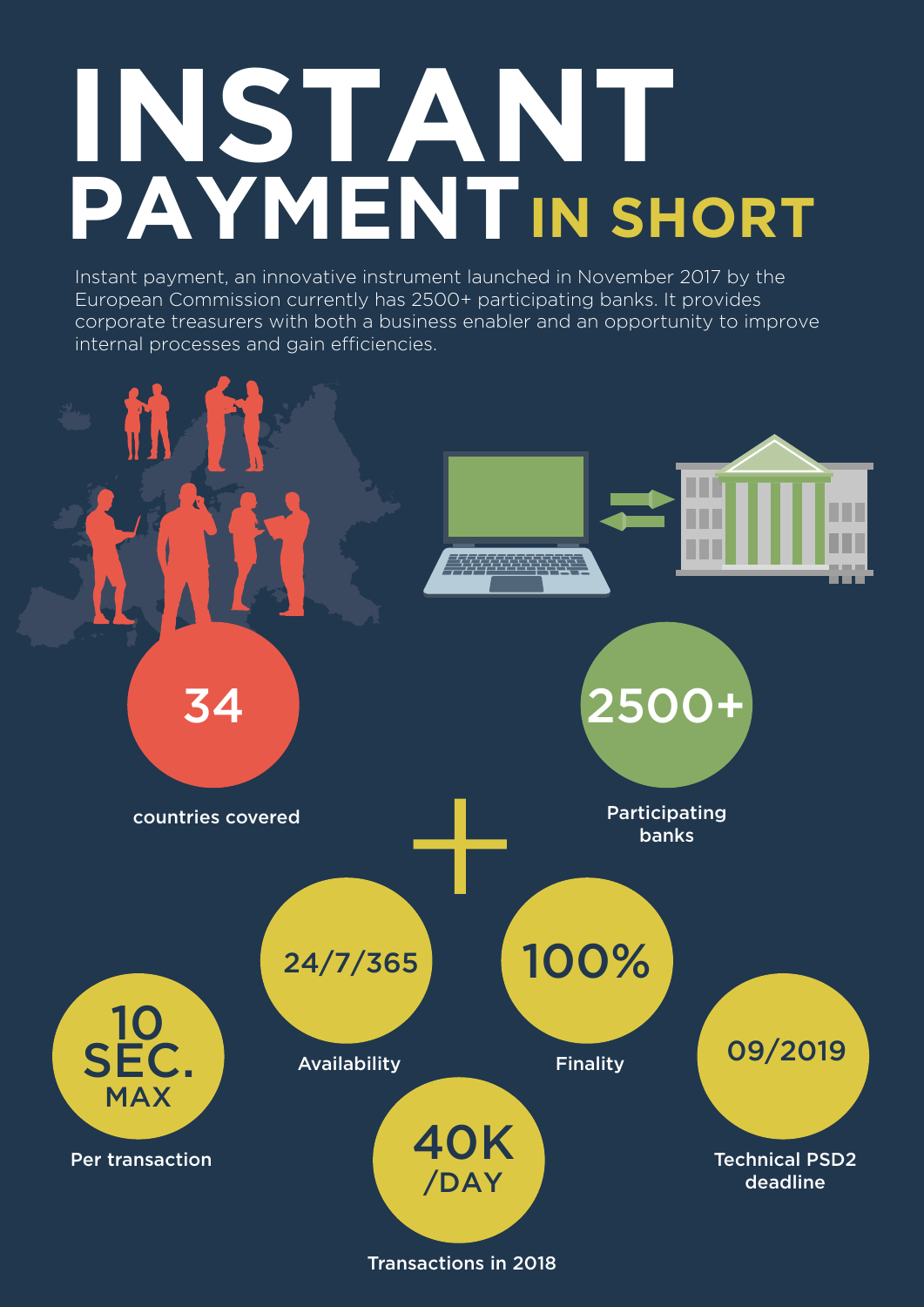### **Bruno Mellado et Christine Guillaumet (BNP Paribas): the instant 'revolution' INTER VIEW**

Christine Guillaumet and Bruno Mellado (BNP Paribas) believe that Instant payment will revolutionise corporate treasurers' daily lives. Interview.

#### **How would you assess recent developments in the payment field?**

With the creation of the new Instant payment standard in Europe, we have for the first time a payment instrument with immediate execution. Corporate treasurers can now carry out payments at any time of day or night, all year long, without any cut-off time. They can now manage payments and endure money is exactly where it needs to be, at the precise time required. At the same time, they can also become beneficiaries of Instant payment at any moment, including during weekends, which will require them to adapt their processes in order to meet clients' expectations, enhance their treasury performance, and overall take advantage of all the opportunities that this new standard unlocks.

#### **What risks and opportunities do you identify?**

Let's start with opportunities. These can be divided into two main categories. First, treasury today is empowered to act as a business enabler with new means of payment. The possibilities are endless: getting paid faster, benefiting from the certainty of the transaction, reducing delivery delays and friction throughout the entire value chain. More importantly, it can radically enhance clients' experience and increase one's differentiation from competitors.

Secondly, Instant payment requires treasury to redefine its processes to optimise liquidity and internal processes, while coping with the challenges of dealing with payments around the clock. Finally, on the risk side, I see three main issues. The first relates to the speed at which players across Europe embrace this new standard. Reaching critical mass is essential for treasurers and their clients to use Instant payment as their newly preferred means of payment. The second aspect concerns potential abuse, which require real-time defense mechanisms and a fast learning curve. Lastly, convergence around a few standard tools to equip business and consumers is necessary to lock in wide acceptance throughout Europe.



#### **What case studies would you put forward?**

We have three main cases in mind. First, an e-commerce player can now ship goods and services a few seconds after receiving the payment, with the certainty that the money will stay in its account. These transactions are accessible to clients without credit cards and outside card limits. Secondly, I think of a corporate treasurer in an insurance company. Not only can they empower their colleagues to instruct immediate payment while the client is still on the phone, but they can also arrange for all salaries to be paid at the date and time of their choice. Accuracy will be within 10 seconds, even on January 1. Finally, a restaurant owner who needs to pay on delivery for fresh food for the weekend can do so with one click, just in the same way as when booking a hotel room online. This solution is particularly relevant in cases where counterparty risk is an issue. **/**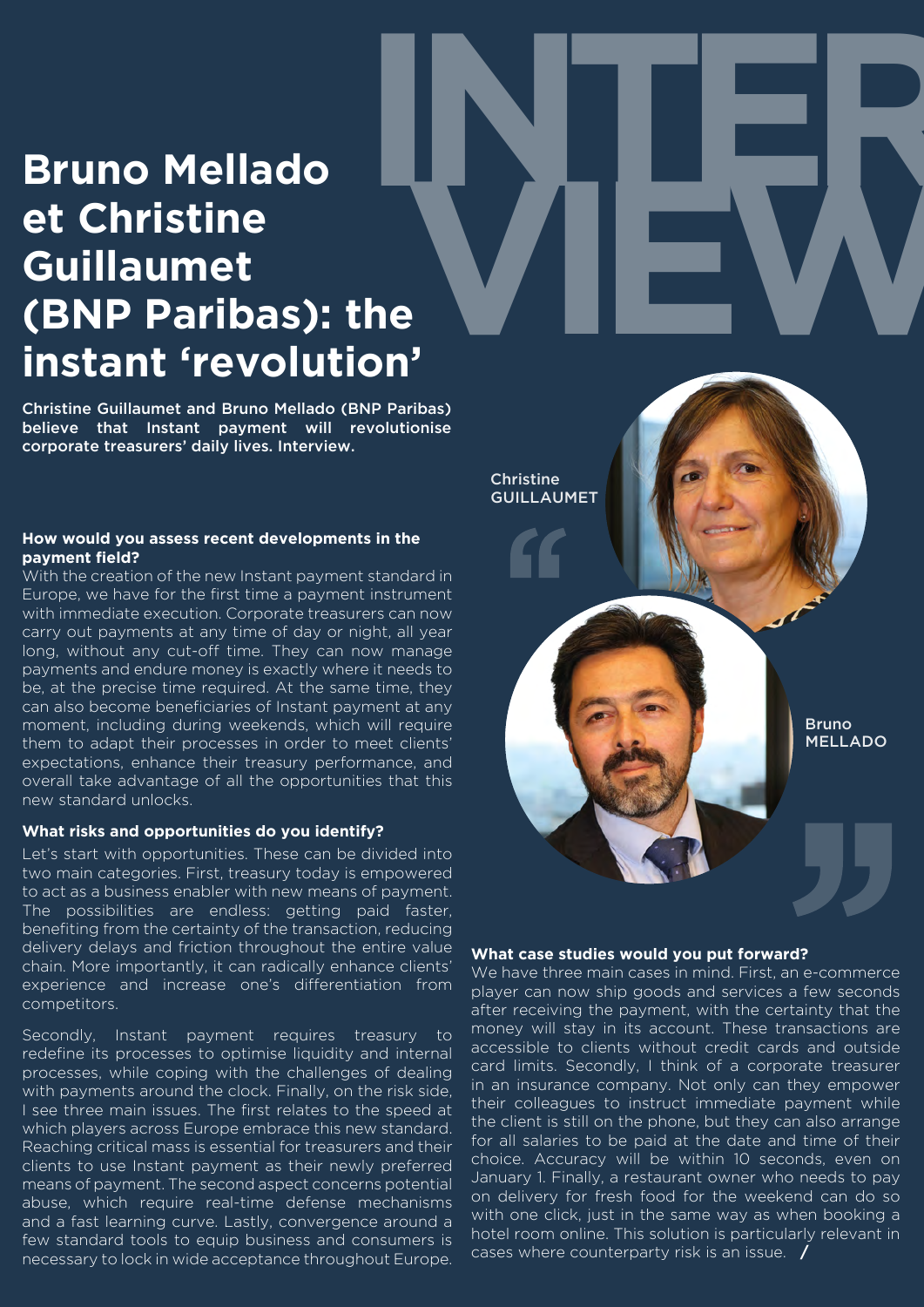# **AWAYS TAKE**

### **CONTEXT:**

The time is right to push for Instant payment adoption: widespread internet access and smart mobile use, necessary market infrastructure, the younger generation's preference for cash-free transactions, changes in behaviour, PSD2 and the regulatory environment, along with schemes which have already been developed in a few countries for fast(er) payments.

### **AN END TO THE CONSTRAINTS OF CUT-OFF TIMES AND THE ABILITY TO MANAGE LIQUIDITY INSTANTLY**

With payment on delivery, immediate receivables and payment at point of sales, there will be an end to the constraints of cut-off times and instant liquidity management will be possible, even if this requires additional systems and bank interest calculations. Immediate payments will reduce credit risk, speed up the process to increase clients' credit limits, improve client satisfaction, facilitate trade and enable clients to pay on delivery without penalising sellers. They will be useful for clients without access credit cards and remove risk of refunds, as with cards. The company will receive immediate confirmation without the need for MT103 messages. Instant payment will further optimise working capital by enabling sellers to immediately re-use funds within 10 seconds.

### **IMPROVING LIQUIDITY VELOCITY**

The velocity of liquidity is a major focus for treasurers, who are keen to co-operate with their banks to find optimised solutions. APIs will provide fantastic opportunities which can be offered to clients, while treasurers can benefit from customised solutions to suit their specific needs.

### **HUGE POTENTIAL TO BE UNLEASHED**

Immediate payments are a potential game-changer. They'll help to better manage liquidity on an intraday basis, provide corporate treasurers with a way to generate value for businesses and give them a competitive advantage, while enhancing back-office and reconciliation processes. Immediate payments will require changes in treasurers' behaviour: they have an important role to play into the supply finance chain. However, there are still some technical issues to be ironed out, including intraday interest calculations, more standardisation, systems operability and tools and reporting for immediate liquidity management.

Instant payments are just beginning; treasurers will need to design solutions together with bank partners and FinTechs. This is a joint journey to be made with proactive financial partners.

**By François Masquelier, Vice-Chairman of EACT, Treasurer RTL Group, Chairman of Luxembourg Corporate Treasury Association ATEL**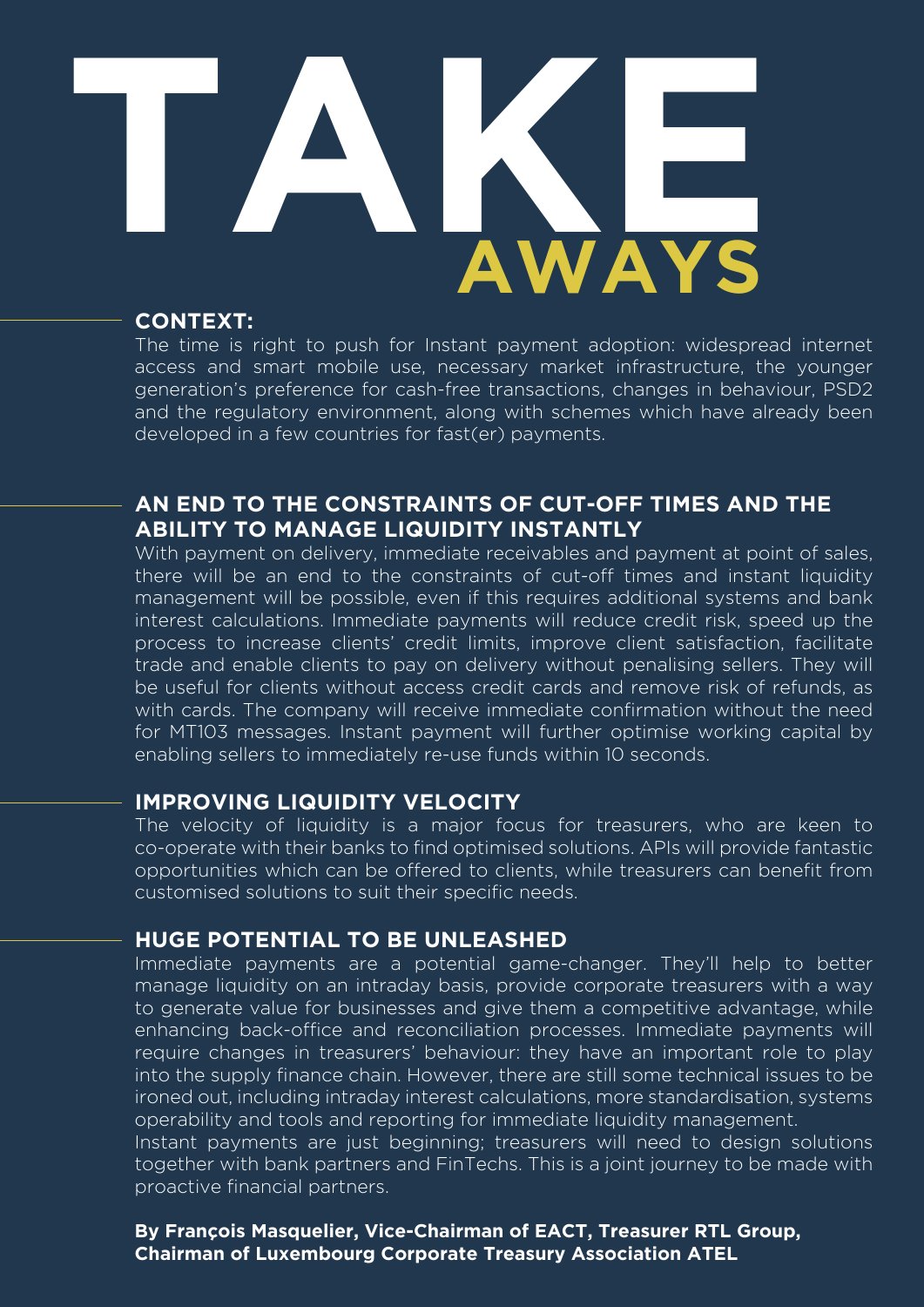# **A POTENTIAL GAME-CHANGER SION CONCLU**

In short, the EACT concludes that Instant payment will fundamentally change the way in which treasurers, companies and their clients work. But if this potential revolution is to take place, treasurers must play an active role. By changing their way of working and updating their systems, they will contribute to the critical mass in Europe which will be required for Instant payment to become the new standard.

### **GLOBAL USE CASES CORPORATE PAYMENT USE-CASES**

### CORPORATE **LIQUIDITY**

MANAGEMENT Instant liquidity management & intercompany payments

### INSTANT PAYMENT OF BENEFICIARY

Immediate credit to the beneficiary: - For commercial reasons For internal payment process optimisation

### **PAYMENTS** WITH DATE & TIME CONSTRAINTS

Simplification of time constraints: - No Cut-off time A single calendar across all countries: 24/7/365 Predictable timing

### **PAYMENTS COLLECTIONS**

### PAYMENT ON DELIVERY

Immediate notification received by the deliverer, located anywhere and having no access to the company statements

### PAYMENT @ POINT OF SALES

In-store purchase, with seamless initiation and confirmation of payment received by the cashier (integration or dedicated app)

### E-COMMERCE

Online purchase of goods or services, requiring instant payment confirmation received by a web server (for purchase process completion)